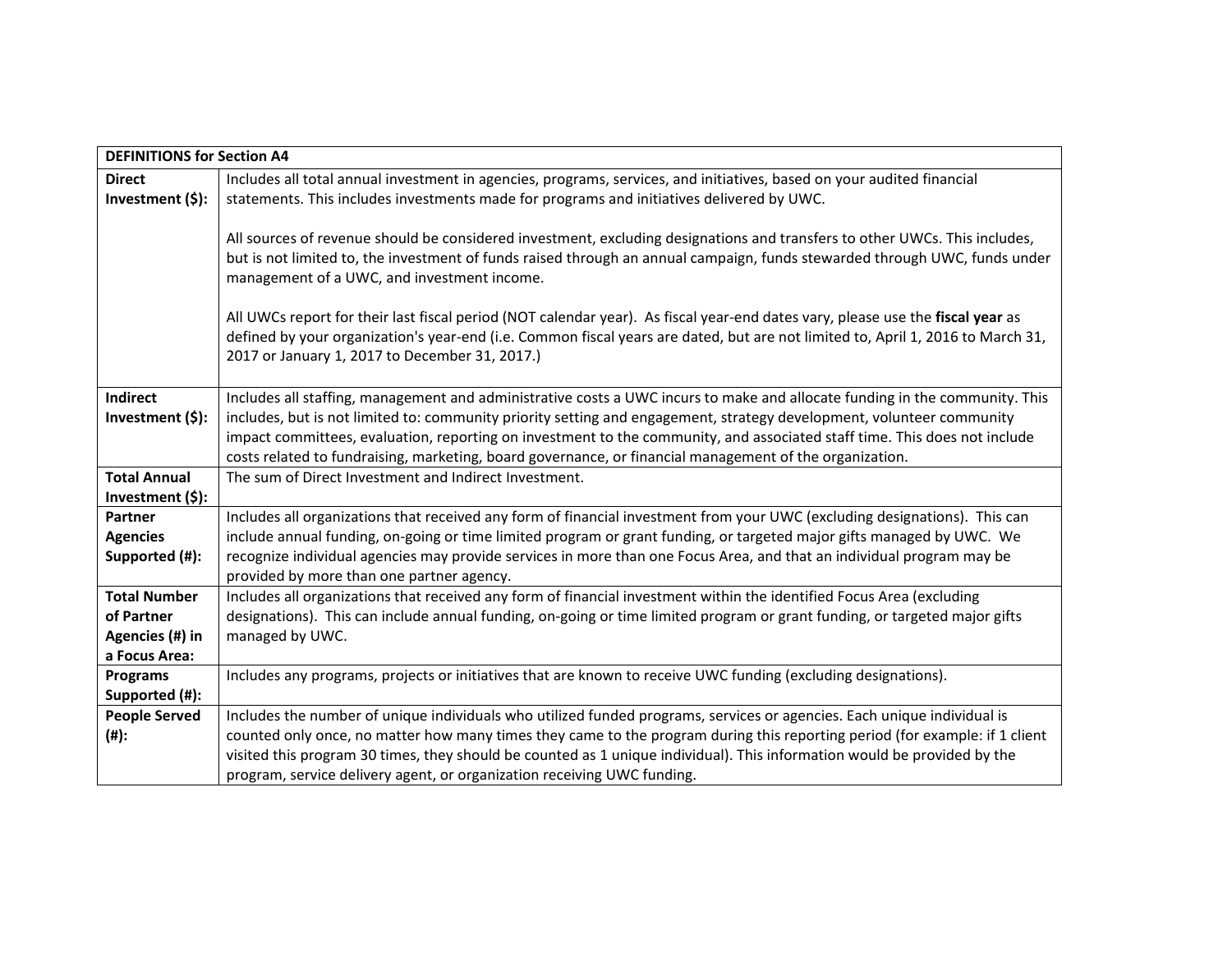| <b>Community</b>                    | Includes the number of volunteers utilized by UWC in community impact and investment processes. This includes, but is not      |  |
|-------------------------------------|--------------------------------------------------------------------------------------------------------------------------------|--|
| <b>Impact and</b>                   | limited to, community impact councils, investment committees, and impact review committees. Also includes volunteers who       |  |
| Investment                          | aid in the delivery and management of UWC led programs and initiatives, and community engagement.                              |  |
| Volunteers (#):                     |                                                                                                                                |  |
| <b>INVESTMENT AREA DEFINITIONS:</b> |                                                                                                                                |  |
| <b>All That Kids Can Be</b>         |                                                                                                                                |  |
| Success in                          | Supports to promote the educational achievement of children and youth, as well as their transition to post-secondary           |  |
| <b>School</b>                       | education or employment. Includes, but is not limited to services that support school readiness, homework completion,          |  |
|                                     | reading and writing instruction, academic guidance and counselling, alternative educational options such as dropout programs   |  |
|                                     | or flexible learning environments, job skills training, and job search training and assistance.                                |  |
| Community                           | Supports to provide opportunities for children and youth to develop positive social relationships with adults and peers at     |  |
| <b>Engagement</b>                   | home, in school, and in the neighbourhood, as well as to meaningfully participate in and contribute to community. Includes,    |  |
| and Leadership                      | but is not limited to, programs that support volunteerism, and those that enable children and youth to participate in a wide   |  |
| Development                         | range of recreational, cultural, social and civic activities through clubs or youth groups.                                    |  |
| <b>Emotional and</b>                | Supports to assist the development of both emotional health (including a positive self-perception, mental health and           |  |
| <b>Physical</b>                     | resiliency) and physical health (including nutrition, health care, and physical activity) and environment (life stress,        |  |
| Wellbeing                           | socioeconomic status, and neighbourhood setting) that allow children to actively engage in day to day activities.              |  |
| <b>Community</b>                    | Strategies designed to advance a common, self-contained project or initiative by multiple partners. These strategies include a |  |
| Wide                                | community engagement process, overhead costs, and outcome indicators, and often have common funding agreements                 |  |
| <b>Strategies</b>                   | between partners. Includes, but is not limited to, projects such as Success by 6, Homelessness Action Plans, Action for        |  |
|                                     | Neighbourhood Change, collective impact initiatives, and community coalitions such as Poverty Reduction Roundtables.           |  |
| <b>From Poverty to Possibility</b>  |                                                                                                                                |  |
|                                     |                                                                                                                                |  |
| <b>Food Security</b>                | Supports to ensure access to food for individuals and families experiencing food insecurity, and supports to build community   |  |
|                                     | by growing, cooking and sharing food together. Includes, but is not limited to, emergency food provision, breakfast/snack      |  |
|                                     | programs, community gardens, cooking programs, meals on wheels, community meals, food collection programs.                     |  |
| <b>Housing</b>                      | Supports to people who are homeless or at risk of homelessness to find and maintain housing, meet basic needs, and promote     |  |
| <b>Stability</b>                    | health and well-being. Includes, but is not limited to, emergency shelter, transitional housing services, supportive housing   |  |
|                                     | programs, outreach programs, affordable housing development and tenant counselling.                                            |  |
| <b>Employment</b>                   | Supports to assist individuals to develop their job skills and to enhance their ability to find and maintain employment.       |  |
|                                     | Includes, but is not limited to employment counseling, resume preparation assistance, interview training and other pre-job     |  |
|                                     | guidance services, skills upgrading, mentoring, and training and development programs.                                         |  |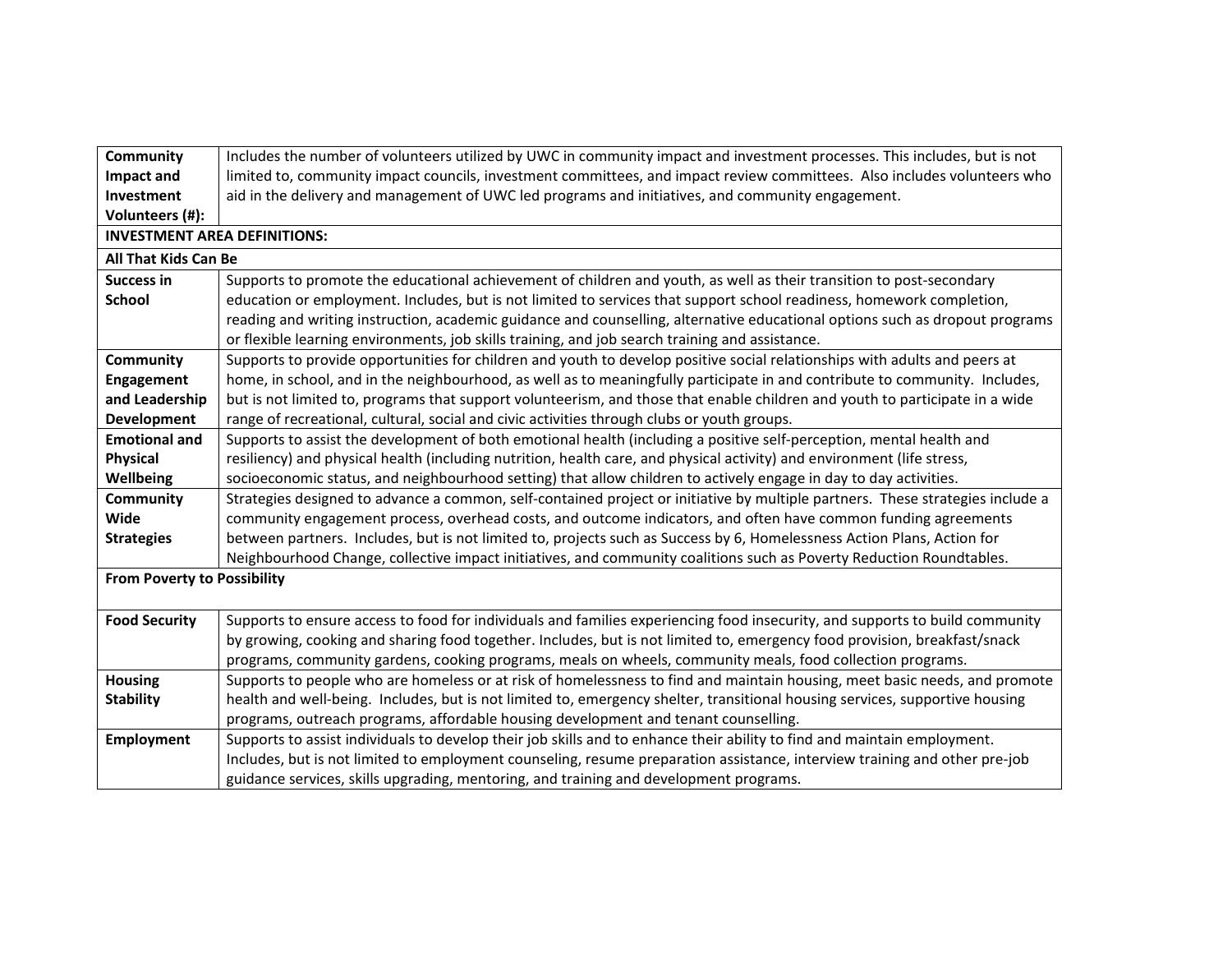| <b>Financial</b>      |                                                                                                                                   |
|-----------------------|-----------------------------------------------------------------------------------------------------------------------------------|
|                       | Supports to individuals to develop their knowledge and skills to manage their personal financial resources effectively and help   |
| <b>Literacy and</b>   | them make more informed money management decisions that improve their financial outcomes and build their financial                |
| <b>Individual</b>     | security. Including, but not limited to, banking services information and support, financial assessment tools, financial          |
| <b>Support</b>        | management workshops, personal financial counseling, tax preparation assistance. May also include defending the economic          |
|                       | rights of income security beneficiaries, employment insurance claimants or tenants.                                               |
| <b>Community</b>      | Strategies designed to advance a common, self-contained project or initiative by multiple partners. These strategies include a    |
| Wide                  | community engagement process, overhead costs, and outcome indicators, and often have common funding agreements                    |
| <b>Strategies</b>     | between partners. Includes, but is not limited to, projects such as Success by 6, Homelessness Action Plans, Action for           |
|                       | Neighbourhood Change, collective impact initiatives, and community coalitions such as Poverty Reduction Roundtables.              |
| <b>Healthy People</b> |                                                                                                                                   |
| Indigenous            | Supports that provide culturally relevant programs and services for Indigenous individuals and/or families. Areas of support      |
| <b>Peoples</b>        | often include, but are not limited to: culturally-based education, training, employment, leadership, community development,       |
|                       | and healing and wellness programs                                                                                                 |
| People with           | Supports to help adults and children with physical or developmental disabilities to live independently and actively participate   |
| <b>Disabilities</b>   | in their communities, and supports to assist family members and caregivers. Including, but not limited to, mobility training      |
|                       | and assistance, escort assistance, independent living supports, respite care, related support groups, education and other         |
|                       | resources to help people with disabilities and chronic illnesses to live well.                                                    |
| <b>Seniors</b>        | Supports to promote healthy and active living among seniors and to support seniors to live independently, either in their own     |
|                       | homes or in supportive housing. Including, but not limited to, services such as adult day programs, congregate dining, seniors'   |
|                       | centres, and transportation to medical appointments, shopping, banking and other activities, and supports to caregivers.          |
| <b>Newcomer</b>       | Supports to assist newcomers to settle and integrate by meeting immediate needs and providing longer term assistance, and         |
| <b>Settlement and</b> | supports to help communities of newcomer engage by building capacity, leadership and voice. Services to meet immediate            |
| Integration           | needs include, but are not limited to, settlement and orientation counseling, information and referral to services, translation   |
|                       | and interpretation.                                                                                                               |
|                       |                                                                                                                                   |
| <b>Community</b>      | Supports to promote mental health and well-being, increase public awareness, reduce stigma, and provide community-based           |
| <b>Mental Health</b>  | mental health programs. Including, but not limited to, preventive services, crisis support services, addiction services and self- |
| & Wellbeing           | help resources. Also includes support for those living with chronic illnesses.                                                    |
| Sexual and/or         | Supports to assist men, women and children who have experienced sexual assault and/or abuse, as well as those who have            |
| <b>Domestic</b>       | experienced physical, sexual and/or emotional abuse in domestic relationships. Including, but not limited to, crisis              |
| <b>Violence</b>       | intervention, emergency shelters, counseling and transitional services, parenting supports, and legal support, as well as         |
|                       | advocacy, preventative work and public education.                                                                                 |